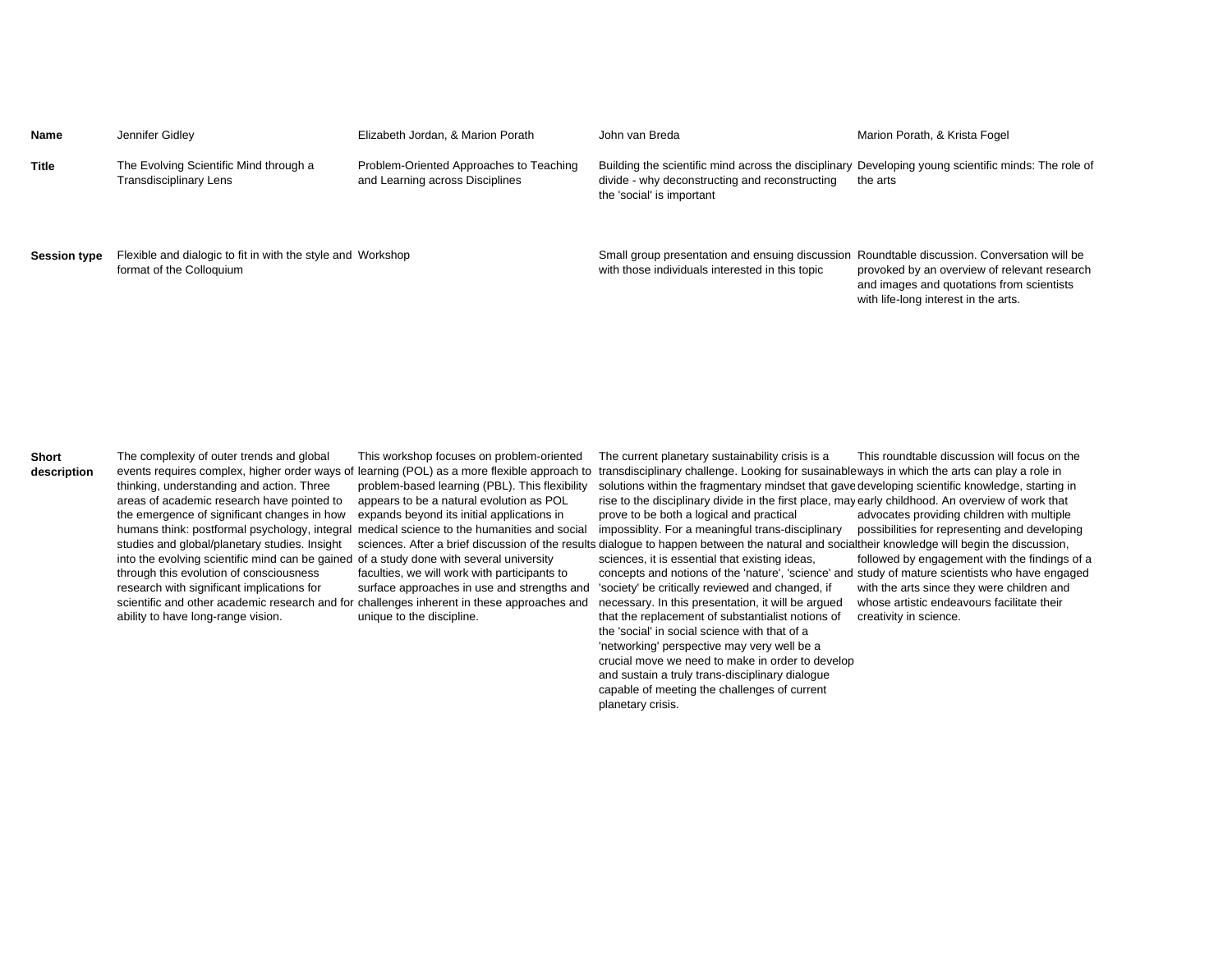| Gary Hampson                                                                    | Shahinaz Ibrahim Mekheimar                                                                                                                                                                                                             | Martin F. Gardiner                                                                                                                                                                                                                                                   |
|---------------------------------------------------------------------------------|----------------------------------------------------------------------------------------------------------------------------------------------------------------------------------------------------------------------------------------|----------------------------------------------------------------------------------------------------------------------------------------------------------------------------------------------------------------------------------------------------------------------|
| Enriching the academic mind through<br>deepening the scholarship of integration |                                                                                                                                                                                                                                        | Health promotion and raising critical awarness Arts, Language, Purposeful Action, Development of<br>with special emphasis on qualitative research Consciousness, and Development of the Scientific<br>Mind: Implications for Education for Sustainable<br>Human Life |
| A brief presentation followed by round table<br>dialogue (default)              | multi way communication with participatory<br>learning, using pictures as discussion<br>starters. the presentation is a power point<br>presenation, and the setting is a round table<br>or U shaped setting allowing group interaction | Paper presentation followed by discussion                                                                                                                                                                                                                            |

The abstract presented opens up multiple possibilities for inquiry and dialogue. It is intended that the avenues pursued are in relation to particular interests voiced by participants. This may involve interest in a degree of formal presentation; questions directed toward the presenter-coordinator either during or after presentation; and/or openended discussion among the participants.

the session aims at the appreciation of: of empowering and unabling, of the importance of qualitative research, of using communication materials as discussion starters and raising the critical awareness techniques.

working with people ( the bottom up approach) the impact of arts skill training on broader learning Previously proposed theory addressing evidence of (Gardiner, 2008) will be further developed to discuss connection to recent work by Jaynes, Lakoff, Damasio and others concerning metaphor, verbal language and development of consciousness. Arts address and help develop essential cognitive and emotional interactions with the world that cannot be fully addressed by verbal language, or science alone The human need to act purposefully to maintain life that fuels the development of consciousness also fuels needs for science, verbal language and the arts. In this difficult and rapidly developing world the opportunity to learn from each and all of these disciplines cannot be ignored as we seek to develop humanity's place in a world where we and other living creatures can live.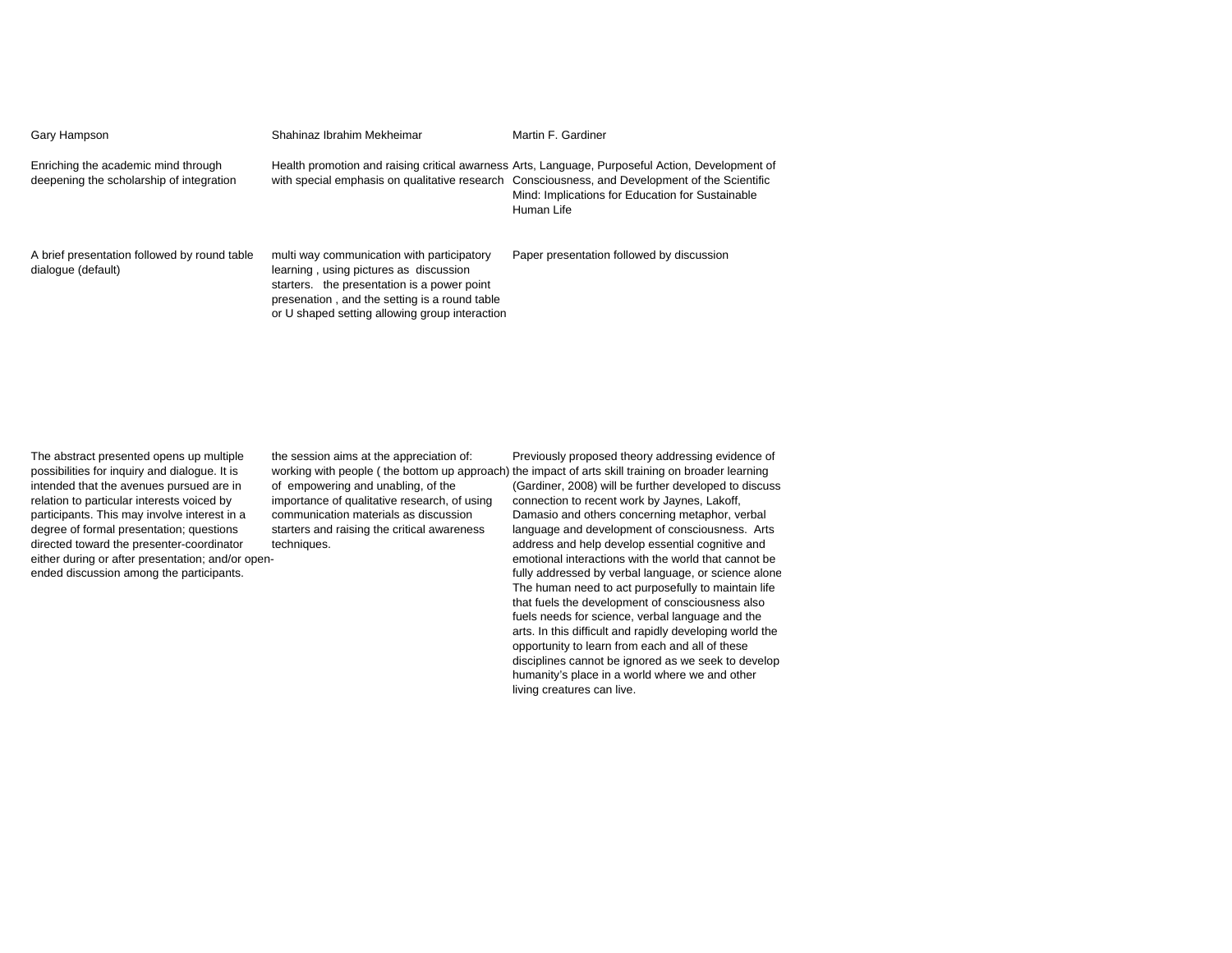## Faiza Hussein Abd Alla

Which home we want to replicate in the Universe and is there any room for "the Third World people"?

Paper presentation + discussion

The only practical way for our survival is to search for a new home in the universe. This new home would not even be possible to dream about without having in mind the technology that has erupted during the Industrial Revolution, the revolution that was originally anticipated to pave the way for the era of controlling the nature.

The Industrial Revolution duration was a time of great technological innovations that have transformed, by the beginning of the eighteenth century, the entire economic and social fabric of Britain and then the remainder of the industrial world. This massive qualitative shift has furnished the way for the establishment of centers of power in their final holistic shape. Whereas, Third World countries were at that time suffering the occupation under the colonial and neo-colonial rules, they have been kept impoverished by the movement of economic resources towards capitalist centers in the advanced industrial societies. Thus, the Third World unjustifiably chosen to contribute significantly to the development of the 'Developed World' while the later impaired their development route and kept them in dependency relations. Actually and more specifically, these relations are not merely dependency- inducing, but a form of systematic and structured (through frequently covert) exploitations through the medium of international finance capital.

The progress in science and technology achieved by the industrial societies enabled them to achieve economic primacy and has ensured that their citizens enjoy a material standard of living which enormously exceeds that of the Third World. Whereas, the Third World countries after independence inherited shapes of economical activities that were controlled either by individuals or private corporations that are intimately linked -in most cases- to the previous occupiers, so that, the social and economical inequalities in human societies that exist in present time of globalization have never existed before in human kind history. Accordingly, which modality of social justices we are going to establish in the universe?

The flow of the technology and know-how to the Third World countries has always been restricted and more recently by the WTO. The Third World nomadic individual with his/her nomadic mentality adopts "post modernity" model that is not deskbound in space and does not need to be stabile in one place. It only needs from an individual to be a hauler and not a permanent dweller. This created a second type of dependency and colonalization. Actually, all post modernity is seen as a conceptual mask for late capitalism.

On the other hand it is soon expected that modern biotechnology will possess the power to change the genetic-makeup of our offspring and even their behaviour which is suggested to create a new biological system of 'classes'. So, the question here is which human being are we exactly going to transfer to universe?

What is left is that! Is there any hope for the Third World people to possess a home in the universe?

Before you answer, please look at the world we devastated, right to the bone!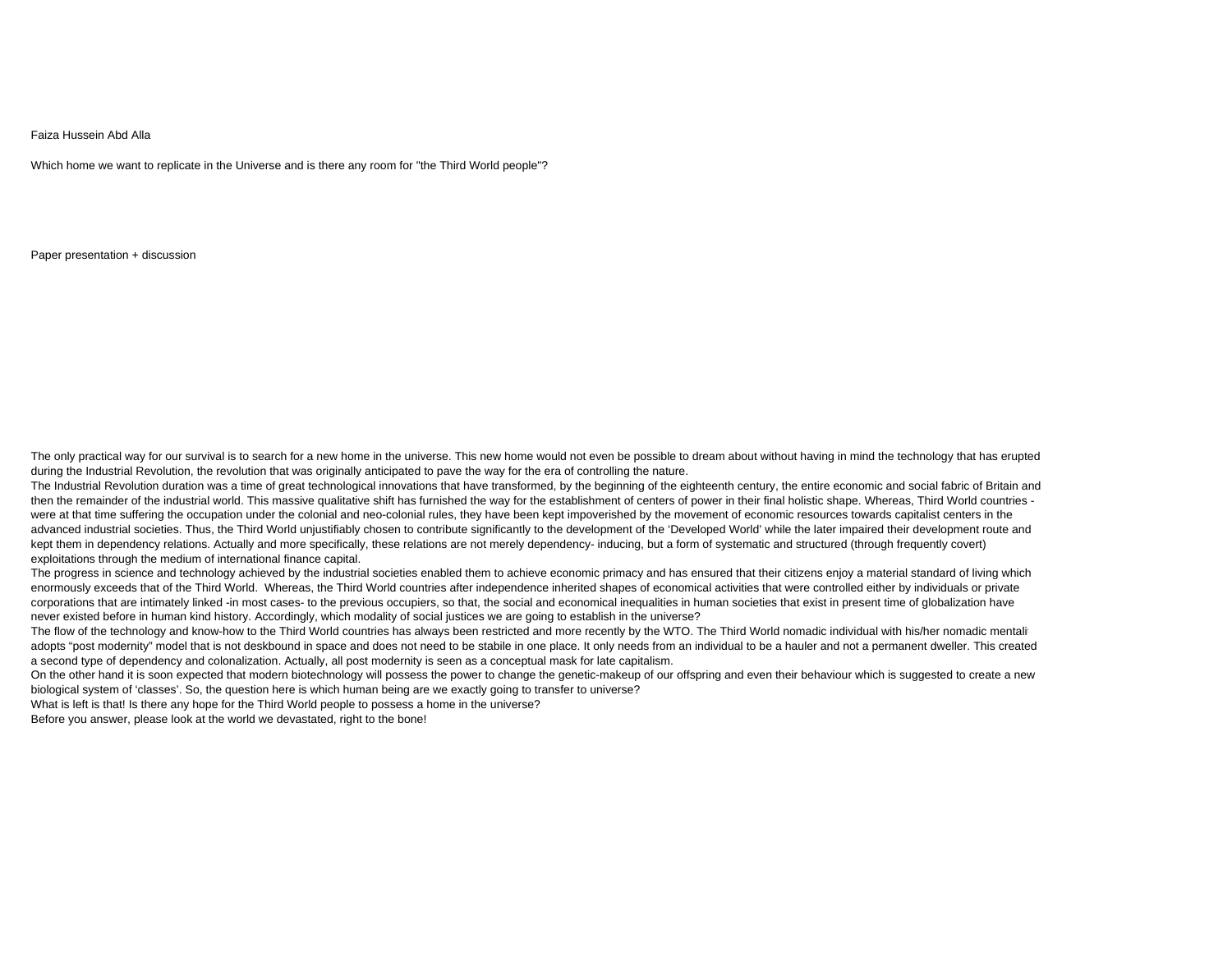| Arthur Jordan                                                                                                                                                                      | Aziza Ragai Ellozy, Tiffany Vora, Kathryn<br>Lawrence, & Brandon Canfield | Benjamin B. Olshin, & Paul Grobstein                                                                                                                                    | Rasha Moustafa Awad    |
|------------------------------------------------------------------------------------------------------------------------------------------------------------------------------------|---------------------------------------------------------------------------|-------------------------------------------------------------------------------------------------------------------------------------------------------------------------|------------------------|
| Approaches to the explanation and learning of On teaching "Scientific Thinking": a<br>scientific studies for non-science stakeholders collaborative approach to a student centered | active learning and technology enhanced<br>course design                  | Looking for New Ways of Making Sense of the Building Minds for a Complex Future<br>Universe and the Place of Humans in It:<br>Foundational and Non-Foundational Thought |                        |
| Workshop                                                                                                                                                                           | Panel discussion                                                          | brief paper presentation + discussion                                                                                                                                   | Brain storming session |

This workshop starts with a discussion of scientific studies – environmental impact as a in designing "ScientificThinking" a core grouping of applied sciences usually outside academe. Frequently results are gauged against set criteria, with those criteria poorly goal is to build scientific understanding for decision making. The initial approach is to understand the stakeholders and their understanding of science. We will expand the approach and the role of technology in discussion using actual case studies.

set for the understanding of the stakeholders cultivate the habits of mind characteristic of a for constructing new hypotheses for talking curriculum multi-section course required of all world. The model draws from brain science, first year students at the American University philosophy, and elements of cultural in Cairo. The emphasis of the course is to

> discuss the objectives of the course, the collaborative effort of faculty in designing it, the emphasis on a student-centered learning foundational" worldviews.

promoting acollaborative, active learning environment.

the human mind and how it engages the anthropology, and may serve as a foundation

what we call "foundational" versus "non-

The panel will address the approach adopted This paper presents a new model of looking at Howard Gardner, in his most recent book "Five Minds for the Future", identifies five types of mind. These types are the disciplinary, the synthesizing, the creative, the respectful, and the ethical mind. And these five minds we need to keep front and center going forward.

(regulator, proponent and general public). The scientific approach to the world. The panel will about the cognitive process and the creation ofdeveloping a disciplined mind, they have almost less to say although the existing models of learning are reasonably good for

human cultures. The model we present here is about the synthesizing and creative minds, though these are arguably the most important minds for the future. Accordingly, this may impose five vital challenges, concerning the following:

- Why are these five types of mind so important right now?

- How they work and how we could develop them?

- How to measure and assess these five kinds of mind?

 - Do we need other types of mind to cope with the future challenges?

 - How to integrate these different kinds of mind in one, in a trial to seek perfection?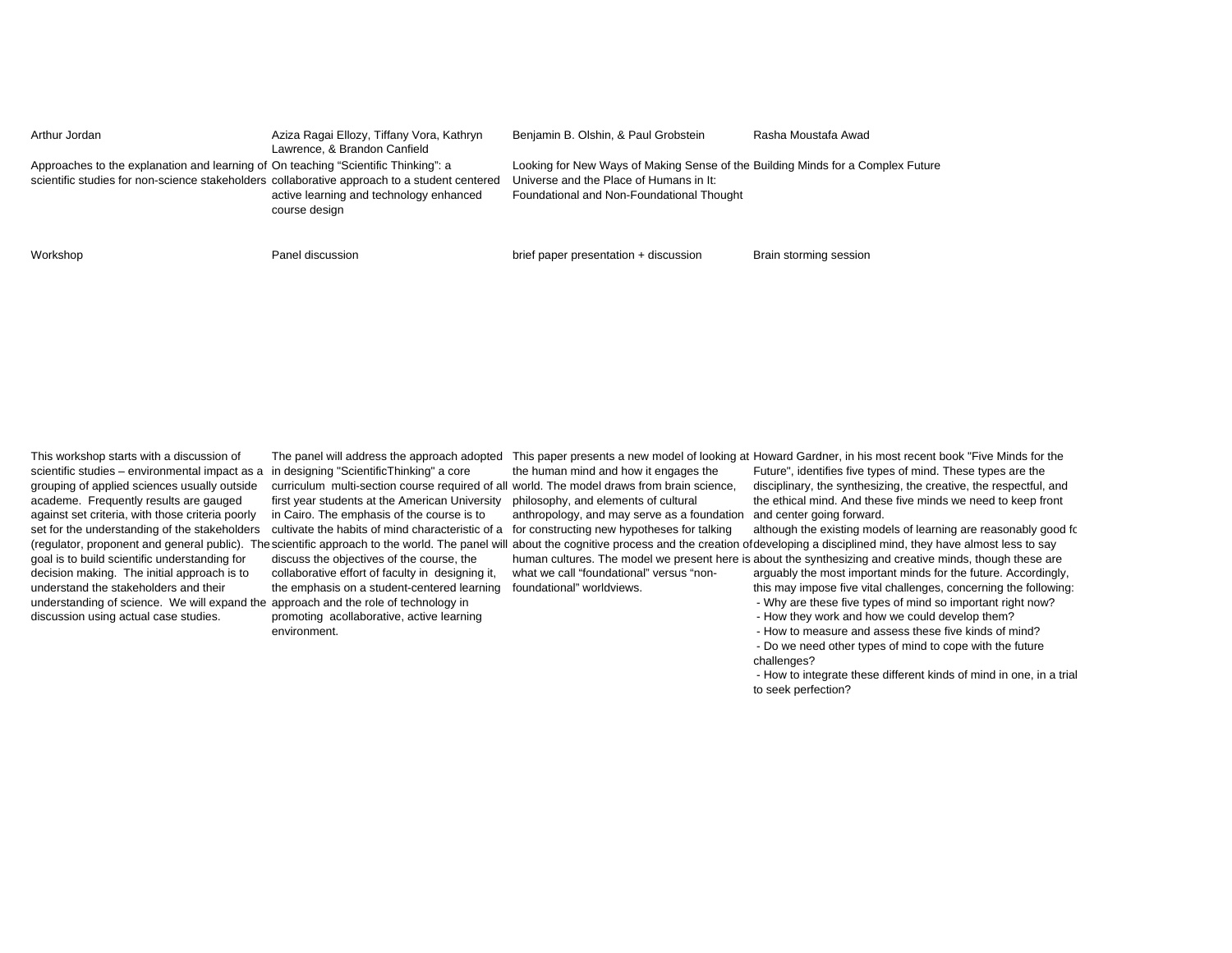Bringing Science to Politics **Indigenous games.** Indigenous games. A natural way of awakening the senses and knowing the world. The role of media, mind and identity in a "liquid" social universe The session can take the form of an informal roundtable discussion .It can start bworkshop with activites , powerpoint raising a pre-determined set of questions that needs to be discussed and later answerd by the particpants. The session could have a moderator and a rapporteur. The Moderator will prepare a set of suggested questions that can be further enlarged by the participants later. He/She will also moderate discussions. The rapporteur of the session will gather ideas that are solution - oriented and reflect them on a mind map or a flip chart ( this form of setting shall stimulate debate and ideas freely ) At the end of the colloquium, participants are expected to work as a drafting committee to draft a 2 - 3 pages compiling policy recommendations of their discussions. (Starts with short presentation of 15-20 minutes.) presentation and dialouge Seminar motivated by questions for which we have as yet no answers

Nowadays politics and political discourse of leaders has been manipulated by interests. due to this fact, political discourse may turn inconsistent with applied politics. the evident result is a divorce between science and politics. To this end , the world observe, touch, smell, taste, twist, in some cases politics that are not based on evidence or science may result in catastrophies. Accordingly the aim of this activity is to brainstorm on how can we cognitive tools, skills and other qualities for bring science into the lives and practices of politicians.

Knowing is an act of being in the world. Children, in the process of making sense of break, make and simultaneously develops the being in the world.

Children play and create toys as part of this process.

Beauty is the way in which children connects and acts in the world.

Sense is the link to the inner and the outer world..

Identities are not given they are created. But, today there is a vexing shortage of firm and reliable orientation points to guide our way, a problem compounded by a context of rapidly changing information and social structures, both proximal/local, distal/global (and universal).

Communication and the current rapidly growing world of mixed media productions play an important role in creating our global mind set ranging from inspiring wonder and mutual respect to instigating anxiety and hatred.

Our current work uses the full arsenal of a managed mixed media - - performing arts, print, TV/radio to web -- under a variety of "normal" and calametous circumstances in order to play a supportive role in the world of individualized and constantly "becoming" persons. Yet, man throughout history is at once a social being and a self, but old ideologies and strategies that defined this relationships no longer provide the security they once did and leave the modern person a hungry consumer of identities offered through identifications in the medium of mass communication. The discussion in the seminar would focus on exploring these issues by means of examples of existing media efforts under different social and situational conditions. Do they help or hinder, can they assist with answering: "who am I, what is my place among others and things, how will I know who I am" etc..

Nesreen Khaled El Molla Jinan Kodapully Jinan Kodapully Marten de Vries, & Jaap Swart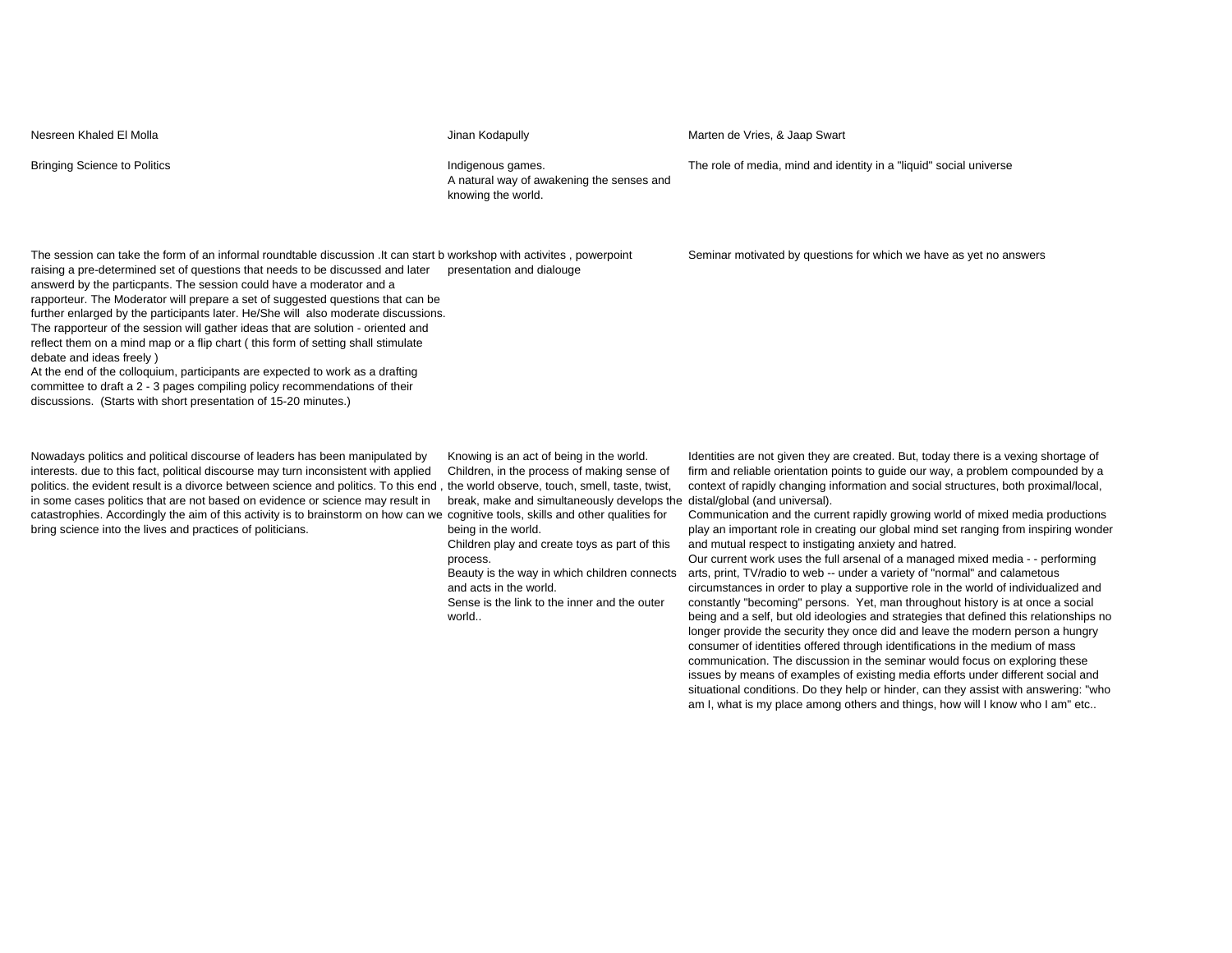| Carlo Fabricatore, & Ximena López                                                                                                                                                                                                                                    | Carlo Fabricatore, & Ximena López                                                                                                                                                                                                                                                                                                                                                                                                                                                                                                                                                                                                                                                                | Shahinaz Ibrahim Mekheimar, Maha<br>Mahmoud, & Ayman Amine                                                                                | Roy McWeeny                                                            |
|----------------------------------------------------------------------------------------------------------------------------------------------------------------------------------------------------------------------------------------------------------------------|--------------------------------------------------------------------------------------------------------------------------------------------------------------------------------------------------------------------------------------------------------------------------------------------------------------------------------------------------------------------------------------------------------------------------------------------------------------------------------------------------------------------------------------------------------------------------------------------------------------------------------------------------------------------------------------------------|-------------------------------------------------------------------------------------------------------------------------------------------|------------------------------------------------------------------------|
| Gaming and the scientific mind - Designing<br>games to develop the scientific mind.                                                                                                                                                                                  | Gaming and the scientific mind - The impact of digital The socio-demographic and some personality<br>gaming on the development of the scientific mind                                                                                                                                                                                                                                                                                                                                                                                                                                                                                                                                            | traits of those who value imagination as a<br>quality that children can be encouraged to<br>learn at home, in Egypt. A descriptive study. | Science publishing in Africa: Problems of printing and<br>distribution |
| 150 minutes game design workshop, actively<br>one of the two activities belonging to a trail<br>titled "Gaming and the scientific mind", aimed<br>at analizing from different perspectives the<br>influences of gaming on the development of<br>the scientific mind. | 30 minutes seminar followed by an up to 30 minutes<br>involving all the participants. The workshop is debate, open to all the participants. The activity will be discussion, to be incorporated with the SIGs<br>complemented with a poster describing the learning on the topic concerning: Early child<br>principles undelying the gaming experience that may development and the scientific mind.<br>be exploited for developing the scientific mind.<br>The seminar is the first of two activities belonging to a<br>trail titled "Gaming and the scientific mind", aimed at<br>analizing from different perspectives the influences of<br>gaming on the development of the scientific mind. | Power point presentation of the study with                                                                                                | Round table consultation                                               |

of designing games that embed cognitive processes related to the development of the scientific mind. In the beginning of the principles to design gaming and analize cognitive processes involved in the gaming experience, illustrating how to apply them to create "serious" games that can foster the development of the scientific thinking. Then, participants will be organized in groups, and will be required to design a game concept facilitators.

Workshop participants will face the challenges The session will be aimed at analyzing and discussing Based on the results of the WVS conducted workshop, experts in the fields of game design used to illustrate the potential of digital games as and educational gaming will explain the basic means to develop the scientific mind in a situated way drawing a profile (personality traits ) of those the relevance of digital games for the development of by the IDSC in Egypt , Imagination was the the scientific mind. Research evidence, game-industry least quality valued by the respondants which find it easier to work from printed versions but have no wisdom and real-world examples will be analyzed and can be encouraged to learn at home . Hence this paper aims at shedding the light and

especially aimed at this purpose, supported by cognitive processes that go on during gameplay. An and beyond formal educational contexts and scientific who valued imagination environments. The presentation will be followed by a debate involving the audience, in order to allow the convergence of different backgrounds to further enrich and extend the scope of the analysis. In addition, two PC stations with 2 videogames will be available in the poster area for assistants to play and analyze the on-the-fly questionnaire will be handed to players to collect their opinions about the potentiality of the games for developing the scientific mind.

Much material is already available on the web, for free downloading (e.g. from <learndev.org>). Many readers facilities for producing their own copies. Commercial publishing houses have the facilities for both printing and distribution, but will not handle open-access material, viewing it as unwelcome competition. Experience shows that there is no conflict: potential readers (forming a vast market) will purchase their own hard copies of books they have seen on the web if they are available at low cost. The publishers have nothing to lose: there are no type setting costs, all the work they once had to do is nowadays done for them by the authors themselves. Printing from pdf files is easily done by unskilled printers in the countries where the books will be used. Who will make the end product available in the places where it is most needed? -- and at a price affordable by students.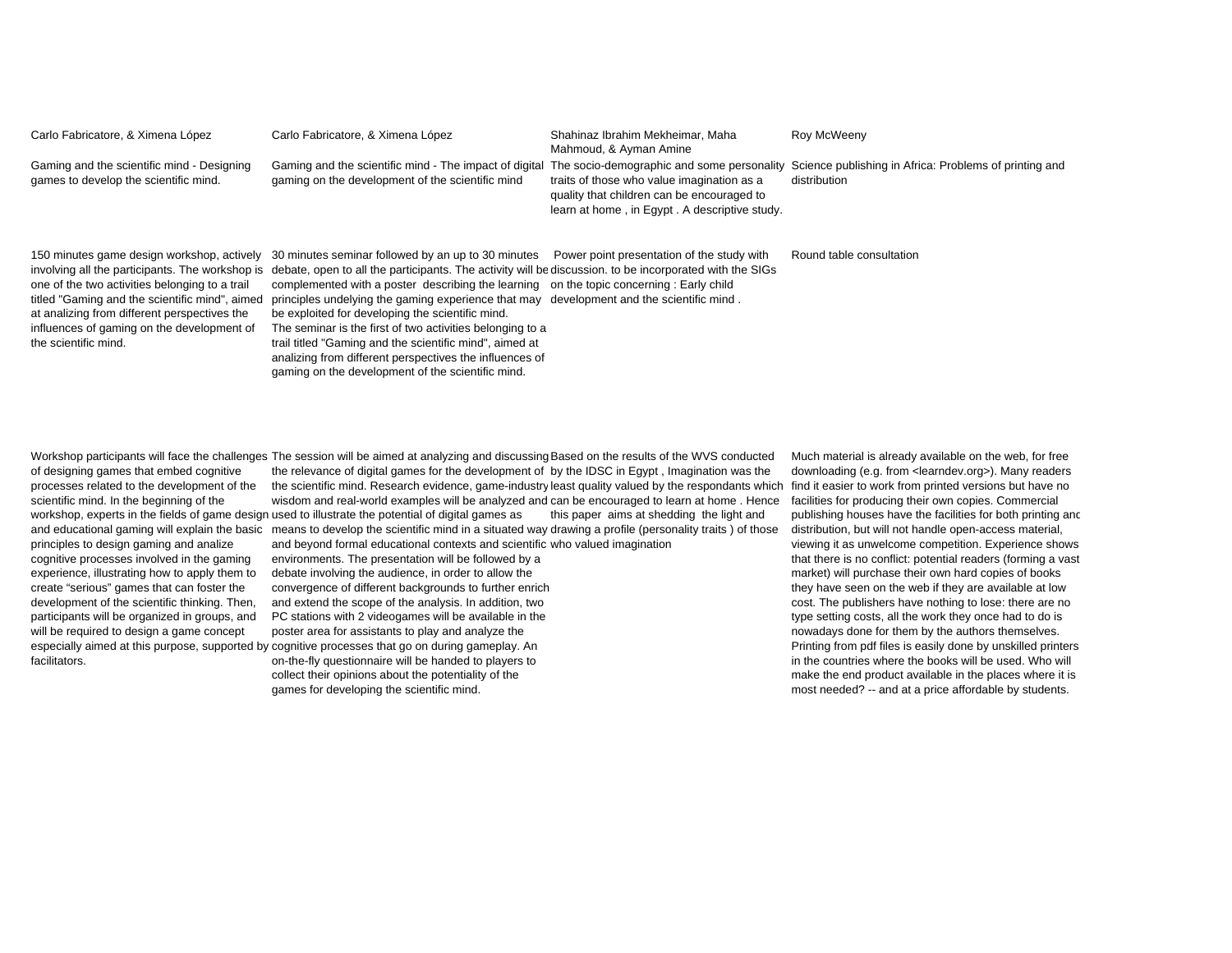Jan Visser Carolina Ödman

The scientific mind: Why should we care? Universe Awareness

Presentation with discussion Workshop with children attending the FEDA school (1.5 hours) and open discussion group (4 hours).

The presentation will delineate major features A workshop will be carried out with children that pertain to the construct of the 'scientific development is essential for the future of humanity and the planetary habitat. Issues related to the scientific mind in the context of multiple other mindsets and diverse cultures discussion group 4 hours.and worldviews will equally be highlighted. An attempt will be made to situate the proposed topics of discussion for BtSM2009 within the referred argument. During the discussion part of the session members of the audience are invited to critically contribute to the argument.

mind' and expound reasons why caring for its and aspects of building the scientific mind for attending the school at FEDA. The experience young children of the universe awareness programme will be discussed. The workshop should not take more than 1.5 hours, the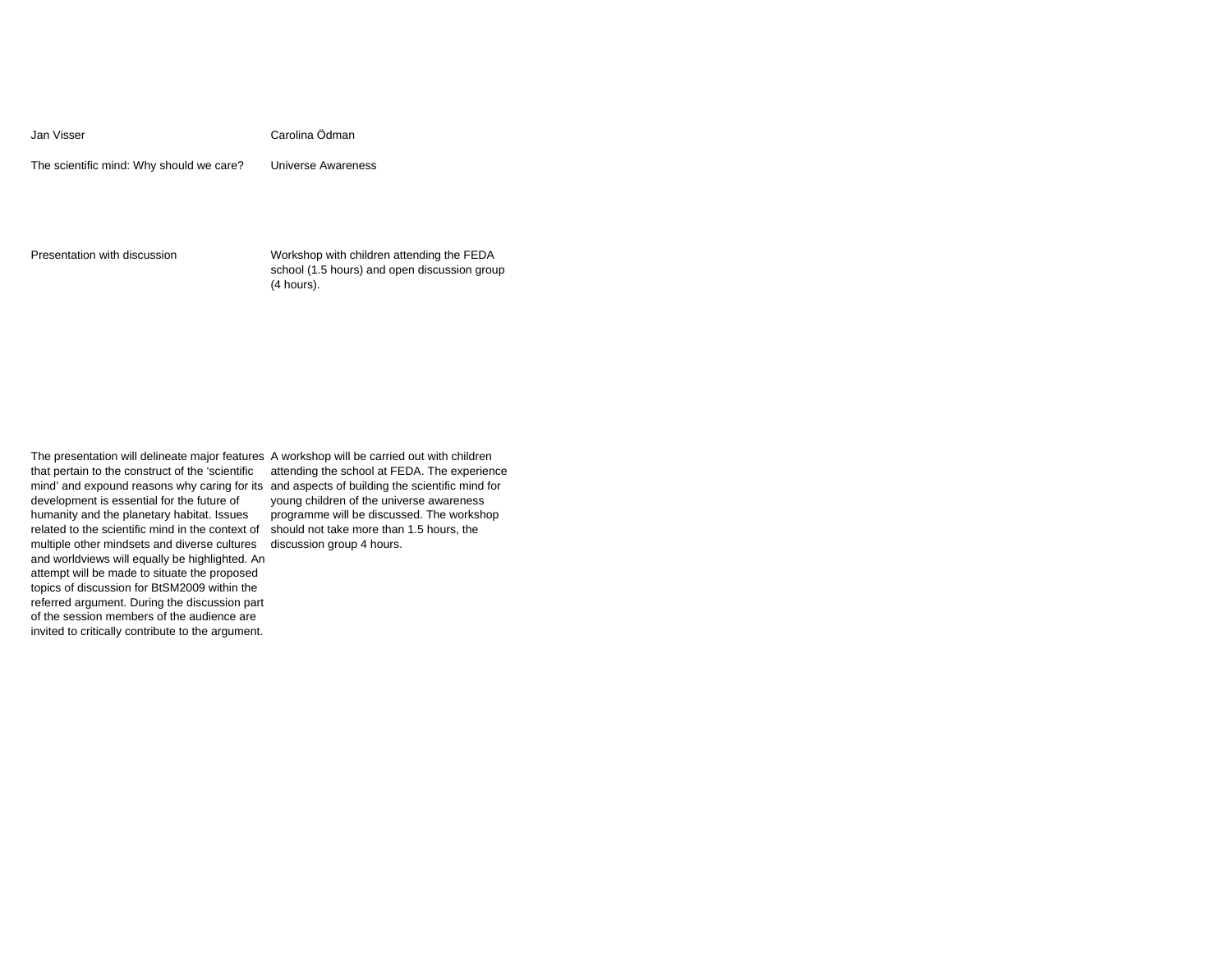## David Blanks

Big History: From Hydrogen to Humans in Ten Easy Lessons

Keynote address

A creation myth is a story we tell ourselves about how it all began, how we got here, what it all means. Every society has one. In our earliest days, before writing, the stories we told ourselves about the natural world mirrored what we knew of our own lives. The sun, moon and stars; the earth itself; the mountains, forests, plains and rivers; the plants and animals that nourished us—even those we fought against: all had spirits like the spirits inhabiting our bodies. In those days the shamans moved back and forth between these worlds and helped us to understand the unpredictability of everything around us.

After we learned to grow and raise our own food and had settled into village life, after big men came to rule over us, religious specialists laid claim to the knowledge of the natural world for themselves, and creation myths became more esoteric and austere. The world, in a sense, was made more mysterious: the natural and the supernatural drifted into separate spheres and there were things that humans were no longer capable of understanding. In the ancient Indian hymn, the Rig-Veda, for example, the Brahmins admitted that they just did now know where we came from, adding that perhaps the gods did not know themselves, for they came afterwards, with the creation of the universe. Before that "there was neither non-existence nor existence."

The Axial Age and the advent of monotheism brought new stories. God created all. There was, once again, and more than ever before, a newfound certainty.

In our own day—in the scientific age—our creation myth is built on evidence, experiments and axioms. With every hard-working generation we feel we move closer to knowing how it all began and where it all is going. We have the Big Bang, evolution, the theory of relativity, and quantum mechanics. As a result, uncertainty has returned with a vengeance. Even the shamans, Brahmins and high priests of science admit that we are living in a universe whose age we cannot determine, filled with matter we cannot identify, and operating according to principles we do not really understand. Big History tells this story and aims to make it accessible to everyone. It explains how worldviews affect human behaviour and how our behaviour affects the world around us. Big History is an attempt to put everything into perspective.